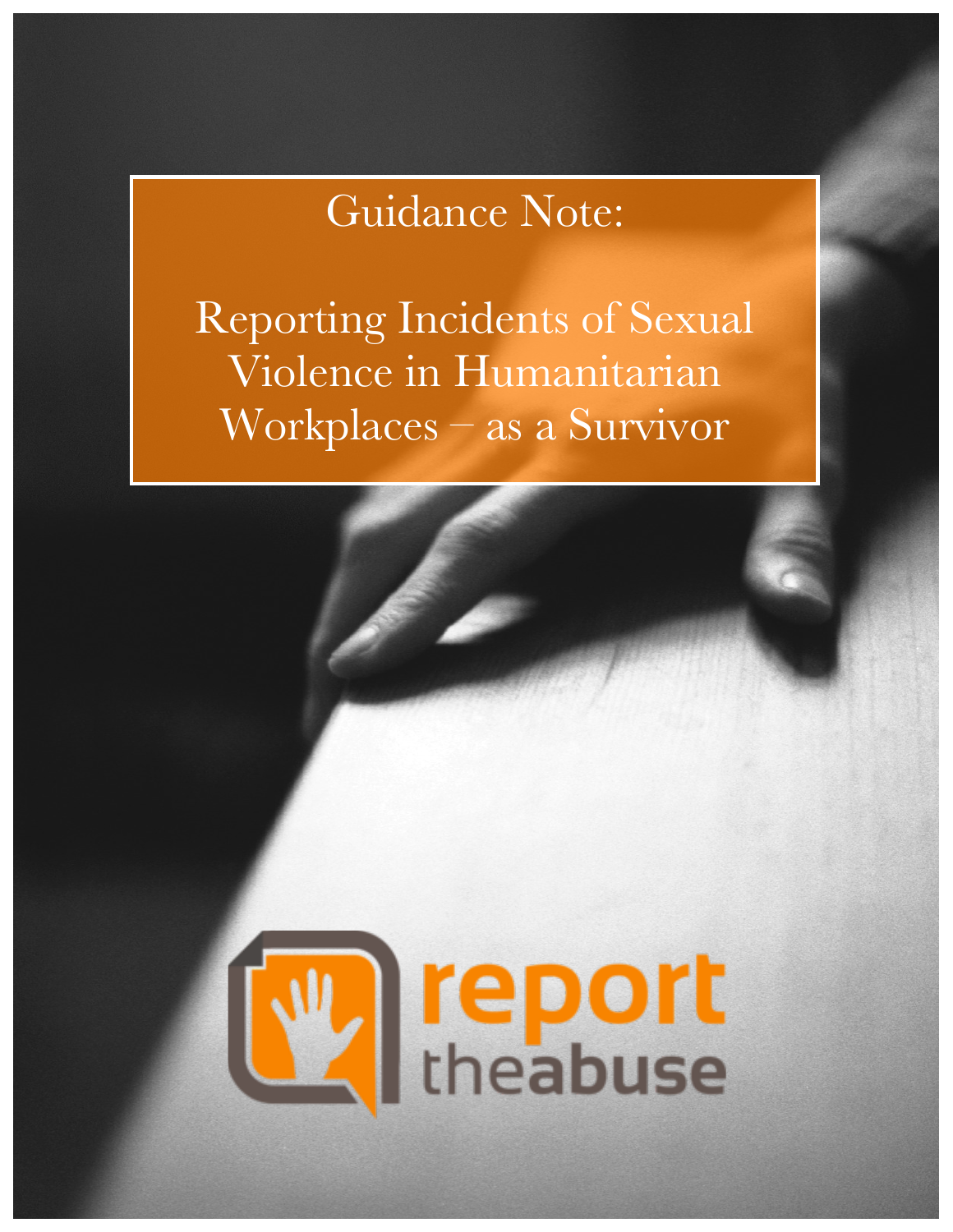

#### **Acknowledgements**

Report the Abuse wishes to thank all of those who have supported this project, with particular thanks to the author, researchers, and reviewers whose tireless work helped to make this possible, and the Board of Directors who provided their expert advice and time. Special thanks to the International Women's Rights Project, without whom this report would not have been possible.

#### **Author**

Megan Nobert, Founder and Director, Report the Abuse

#### **Board of Directors**

*Active Past/Inactive* Adam Heiss Alice Gritti, PhD Andrea S. Papan Heidi Lehmann Anu Pillay Jaimie Shaff Hannah Jay Kim Thuy Seelinger Lara Quarterman Sabrina Lambat Sarah Martin Susan Bazilli (Honourary Member)

## **August 2017**

While the use and distribution of this document are encouraged, copyright and credit for the ideas and information contained within it remain with Report the Abuse.

Suggested citation: Megan Nobert, *Guidance Note: Reporting Incidents of Sexual Violence in Humanitarian Workplaces – as a Survivor*, Report the Abuse, August 2017.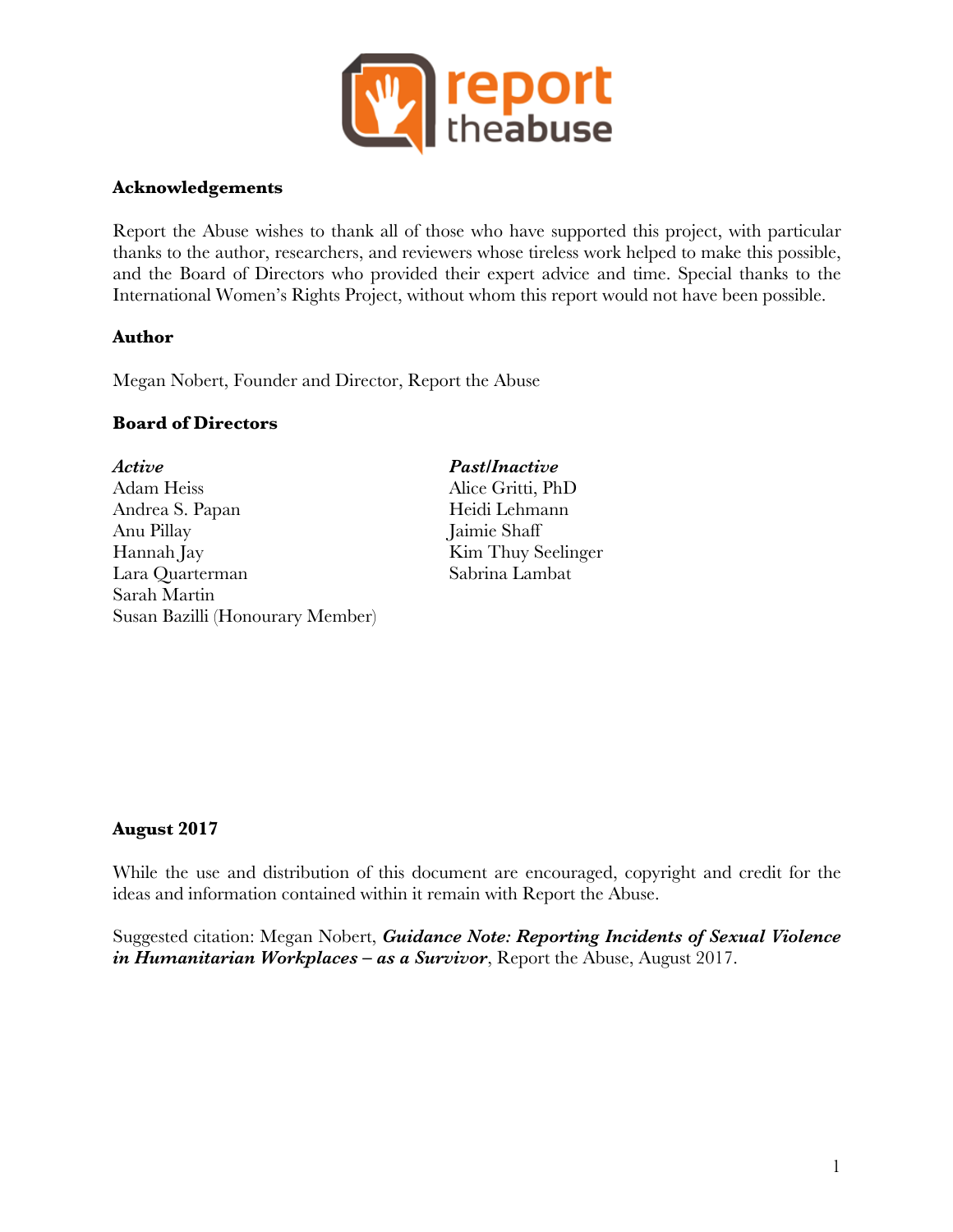

One of the questions frequently asked to Report the Abuse (RTA), and within the broader humanitarian community, is how we report and respond to incidents of sexual violence – as survivors<sup>1</sup>. Who do we report to when something goes wrong? What are our options? What do we do if we are being sexually harassed? How do we prove something has happened? Where can we go for help?

This Guidance Note will hopefully begin to help answering some of these questions and concerns, empowering survivors to report their experiences with sexual violence, get accountability, and create safer workplaces for all humanitarian aid workers.

## **Reporting Sexual Violence – The Broad Strokes**

Reporting sexual violence – to one's organisation, the perpetrator's organisation, or the local authorities – is an intensely personal decision. There is no right or wrong course of action, and survivors are entitled to change their minds when it is better for their healing process or the safer option. No judgement should be made about a survivor's choice.

The suggestions outlined in this document are merely that: suggestions. Some survivors will take guidance in the advice; others will find it does not apply to their situation. Some will find pieces to draw from as they make decisions about how to process their experiences with sexual violence. This document should not to be read as legal or medical advice, but as ideas – written from one survivor to another – much like a friend might give in times of crisis.

## **Reporting Options – Does your organisation have them?**

The available reporting options for different humanitarian organisations will vary greatly  $$ ranging from informal reporting to formal reporting, with Ethics, Ombudsman, Staff Welfare, and a variety of other roles getting involved in the reporting and recovery processes. Information on reporting procedures should be provided with on-boarding materials when joining a humanitarian organisation, and it is possible that these details might be also found on the organisations internal webpages, or on the external webpage. All humanitarian organisations should have clearly explained, outlined, and easily accessible reporting procedures; unfortunately this is often still not the case.

Where reporting procedures are not clear, advice might be sought through specific internal channels - such as the Ombudsman, Ethics, Human Resources, Safety and Security, or Staff Welfare - assuming there is an individual in such a role that can be trusted to react with sensitivity and maintain confidentiality. This is not a preferable course of action, particularly when someone is already trying to recover from a serious trauma, as it requires seeking help from

 <sup>1</sup> There is significant debate in the gender-based violence community of humanitarian action, and amongst those who experience sexual violence personally, about the right term to be used. Some prefer victim, others prefer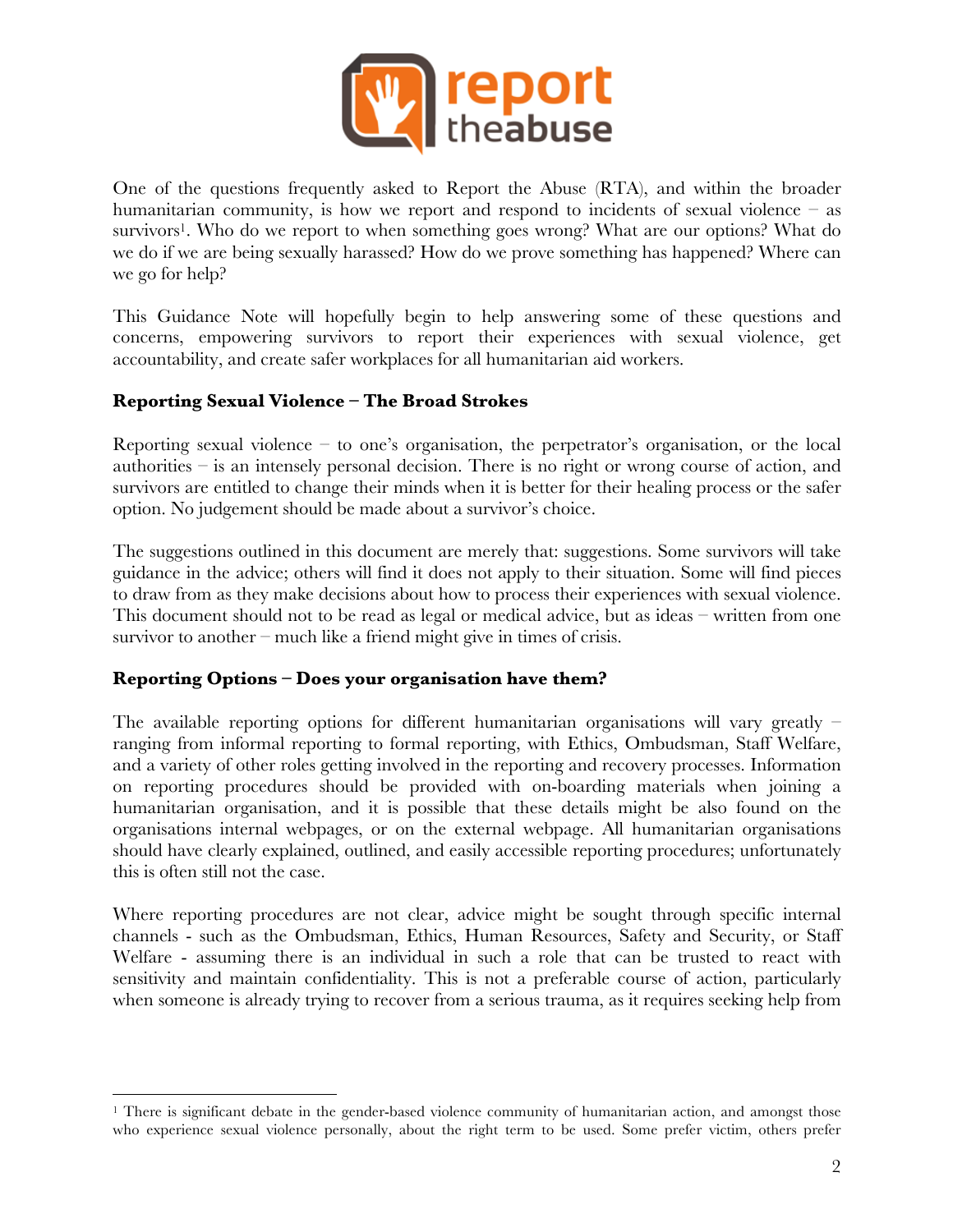

those who might fall outside the reporting process and will likely require the survivor having to recount their experience to more individuals than might otherwise be needed2.

Regardless though, similar problems will be encountered if trying to report an incident of sexual violence against someone from outside one's humanitarian organisation. In such a case, access to information on the reporting process may be even further limited; looking on their external webpage or speaking to a trusted individual within that organisation is a suggested course of action.

Survivors, where possible, may wish to specifically consider approaching individuals in an Ombudsman or Ethics role. Although this information is not always widely known, individuals in these roles are bound to confidentiality. Conversations with them cannot be shared to outside bodies and reporting an incident of sexual violence to them does not automatically mean a survivor has to start any proceedings. This allows the safe space survivors often need to decide how they want their recovery process to proceed and find out their options for filing reports; there is significant value in gauging with such colleagues the impact reporting might have for a survivor's recovery process before proceeding<sup>3</sup>. This is an essential organisational role, and everyone should know whether it exists, preferably before an incident of sexual violence occurs.

Finally, some survivors might also find it easier to speak to trusted friends, family, or colleagues, either before or in lieu of taking formal steps. This is an understandable decision, and should be respected as much as any other choice a survivor might take.

Regardless of whom a survivor interacts with  $-$  formally or informally  $-$  there is value in finding one's voice and taking back control over one's narrative. Where possible, survivors should be encouraged to talk about their experience, when they are comfortable doing so, and seek qualified psychosocial support. Any step taken though should be at the pace of the survivor. Remember, there is no right or wrong way to react to acts of sexual violence.

## **Evidence Collection**

Collection of evidence is a debated topic amongst sexual violence survivors, particularly in the humanitarian context where information and resources are often not available. Where this information goes after collection will vary greatly. With humanitarian organisations creating increasingly robust investigative or inquiry processes though, collecting evidence to prove sexual violence may increase the chances of getting justice and accountability. For some survivors, this may also be part of a healing process.

 <sup>2</sup> RTA has been trying to reduce the amount of information one might need to track down, and at the end of this document provides the contact details for Ombudsman and Investigative teams for major UN agencies.<br><sup>3</sup> RTA wishes it were possible for all survivors to report their experiences with sexual violence, and this is a world

that we are striving for. Unfortunately, the reality is that it is often not safe for survivors to report. Until that time, survivors should only report when and if they are comfortable doing so. Again, it is an intensely personal decision, and we respect the need for survivors to move forward, or not move forward, with reporting their sexual violence experiences.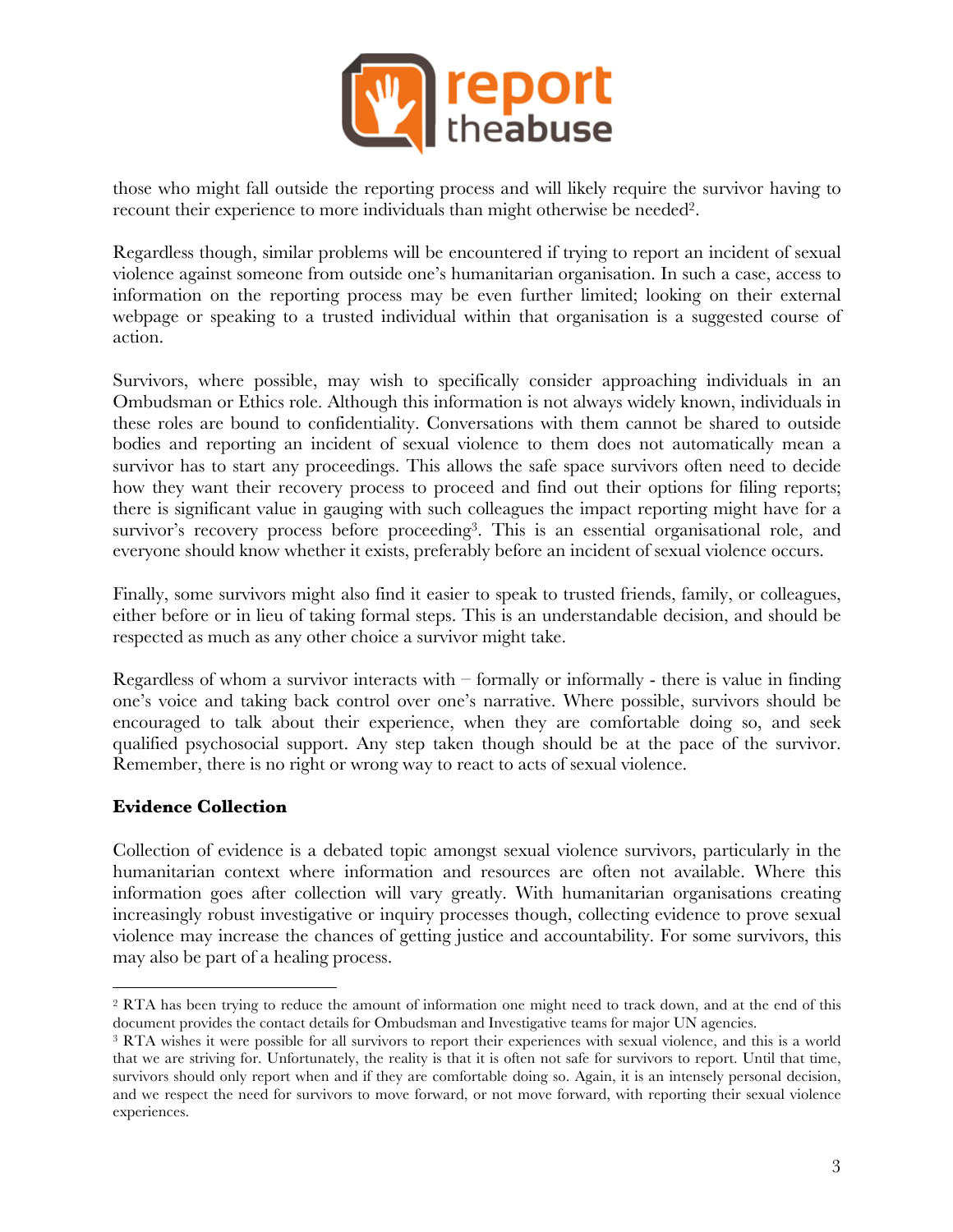

#### *Sexual Harassment*

RTA is frequently approached for information regarding the collection of evidence to prove sexual harassment is occurring. In many ways, sexual harassment is more difficult to prove: there are often no physical signs; it may occur outside of the sight or hearing range of other individuals; and it can be more subtle. These factors contribute to fewer individuals reporting their experiences with sexual harassment.

There are ways to make it easier to report incidents of sexual harassment though. Where possible, records of the incident(s) should be kept, in particular dates, times, and the names of any individuals present or who may be able to corroborate events. Copies of any electronic messages, emails, or letters should be stored in a safe place, and ideally in both electronic and paper form.

If experiencing sexual harassment, avoiding being alone with the individual can help to establish that wrongdoing has occurred. This may also provide a witness that is able to help prove sexual harassment is happening. Confiding with a trusted colleague or friend contemporaneously with incidents of sexual violence occurring can also help to establish timelines of events and provide corroboration.

It is an unfortunate truth that sexual harassment, in particular, is typically taken more seriously when there is clear evidence, corroboration, and multiple incidents have occurred. This should not stop humanitarian aid workers from reporting sexual harassment however, though it may not be an easy process.

## *Sexual Assault and Rape*

 

Post-sexual assault and rape, the primary concern will likely be one's safety. Once in a location where a survivor feels safe, getting access to medical care should then be prioritised. The decision about whether to take the medication contained in a post-sexual violence  $\mathrm{kit}^4$  can be emotional, and seeking help or advice is encouraged. Seeking psychosocial support, when ready, is beneficial for many survivors<sup>5</sup>; it can be an important step towards rebuilding trust and confidence.

Regarding evidence collection however, in some locations, formal forensic evidence collection may be possible. This is usually also in locations where formal legal processes are functioning. If survivors are able and willing to pursue this option, it is advisable to also seek legal counsel, to ensure that one's rights are protected. Some humanitarian organisations may keep lists of lawyers available locally; other humanitarian organisations may also be able and willing to provide funds and support to help their staff seek formal legal justice.

<sup>4</sup> For more information on what is contained in such a kit, please consult: *Fact Sheet: Post-Sexual Violence Kits*, Report the Abuse, August 2017.

<sup>5</sup> RTA keeps a database of psychosocial support groups, networks, and articles on its website: http://reporttheabuse.org/help-for-survivors/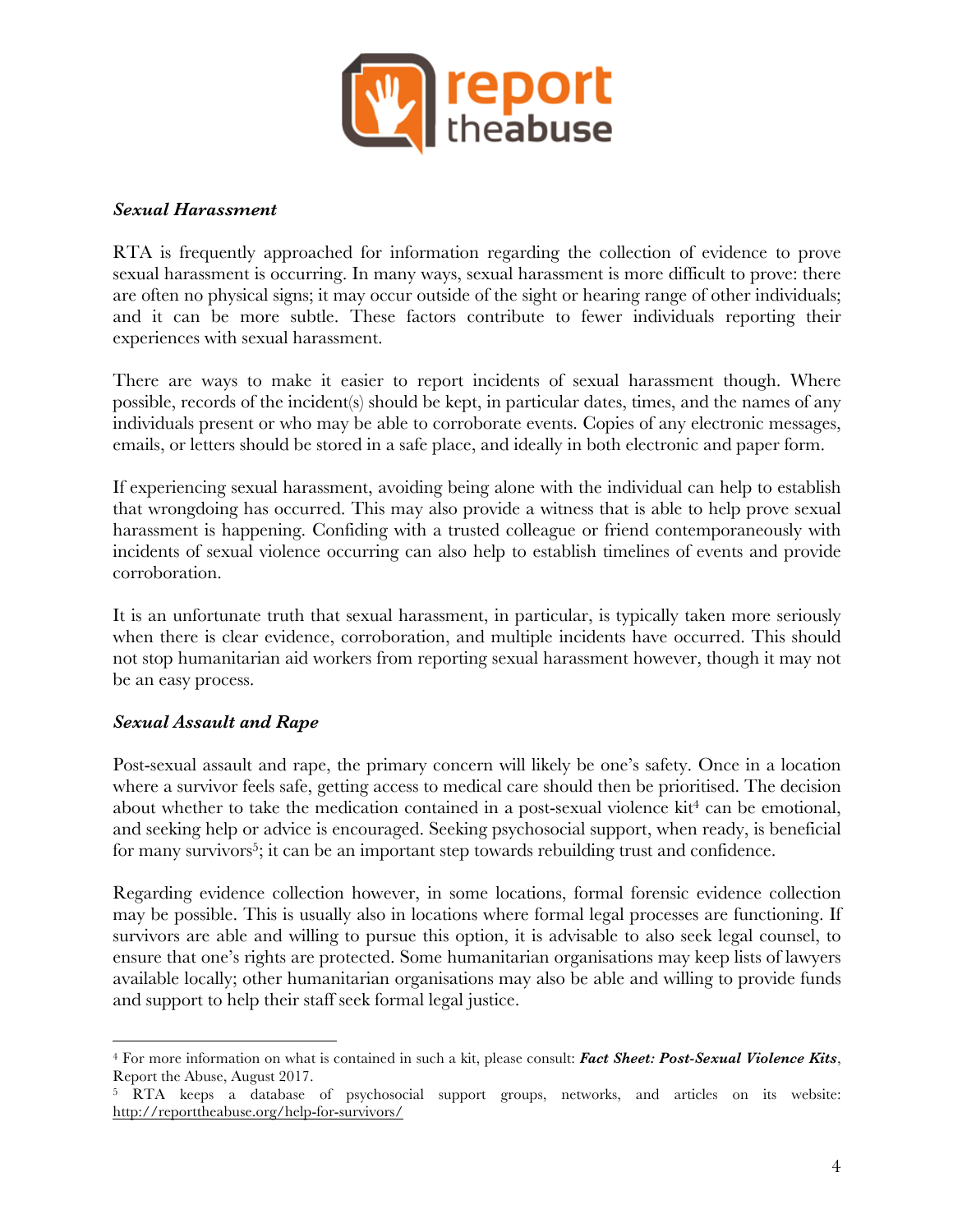

In those locations where formal forensic evidence collection is not possible and survivors do want to try, there are actions that can be taken to collect forensic evidence, bearing in mind that there will be issues regarding chain of evidence and the purity of the evidence. It is also true that places where there is no formal forensic evidence collection available are also unlikely to have functioning justice systems. Where any evidence collected would go in such a case may be different on a case-by-case basis. For some survivors, the process of collecting evidence – even if it does not go to a legal system – can be a healing process. Again, some humanitarian organisations may have knowledge of local lawyers to seek advice from, and be able to provide support to help the survivor seek justice even in locations where legal systems may not be fully functioning.

If survivors do want to try collecting their own forensic evidence, it is advised that they start by not showering after the incident of sexual violence. If possible, the first urination should be done into a container that can be sealed, so that it might be tested for foreign substances. All clothing, bedding, or other important textiles should be kept in sealed bags, without first being washed. If possible, use a cotton swab, cloth, or other textile to wipe the body, in particular the mouth, genital opening, and anus<sup>6</sup>, collecting potential bodily fluids or DNA, and keep these swabs, cloths, or textiles in sealed bags as well. If it is possible to collect a blood sample (as some drugs are better identified through a blood sample), this is also advised.

Proving sexual assault or rape will likely be easier in locations where there is a formal and functioning legal process. As noted above though, with humanitarian organisations developing increasingly robust processes, the probability of getting justice and accountability will increase with time.

## **Conclusion**

 

Reporting incidents of sexual violence can help the healing process, provided that it is possible to do so in a safe and supportive environment. There is no right or wrong way to respond to acts of sexual violence, and how one processes is deeply personal. Many survivors find it helpful to speak to friends or family, others to colleagues or mental health professionals. However one proceeds, they should know that they are not alone and that there are places to find help.

<sup>6</sup> If possible, use a different cloth or textile for each of these locations on the body and keep them in separate sealed bags, as well as a separate cloth or textile for an overall body wipe, stored in another sealed bag.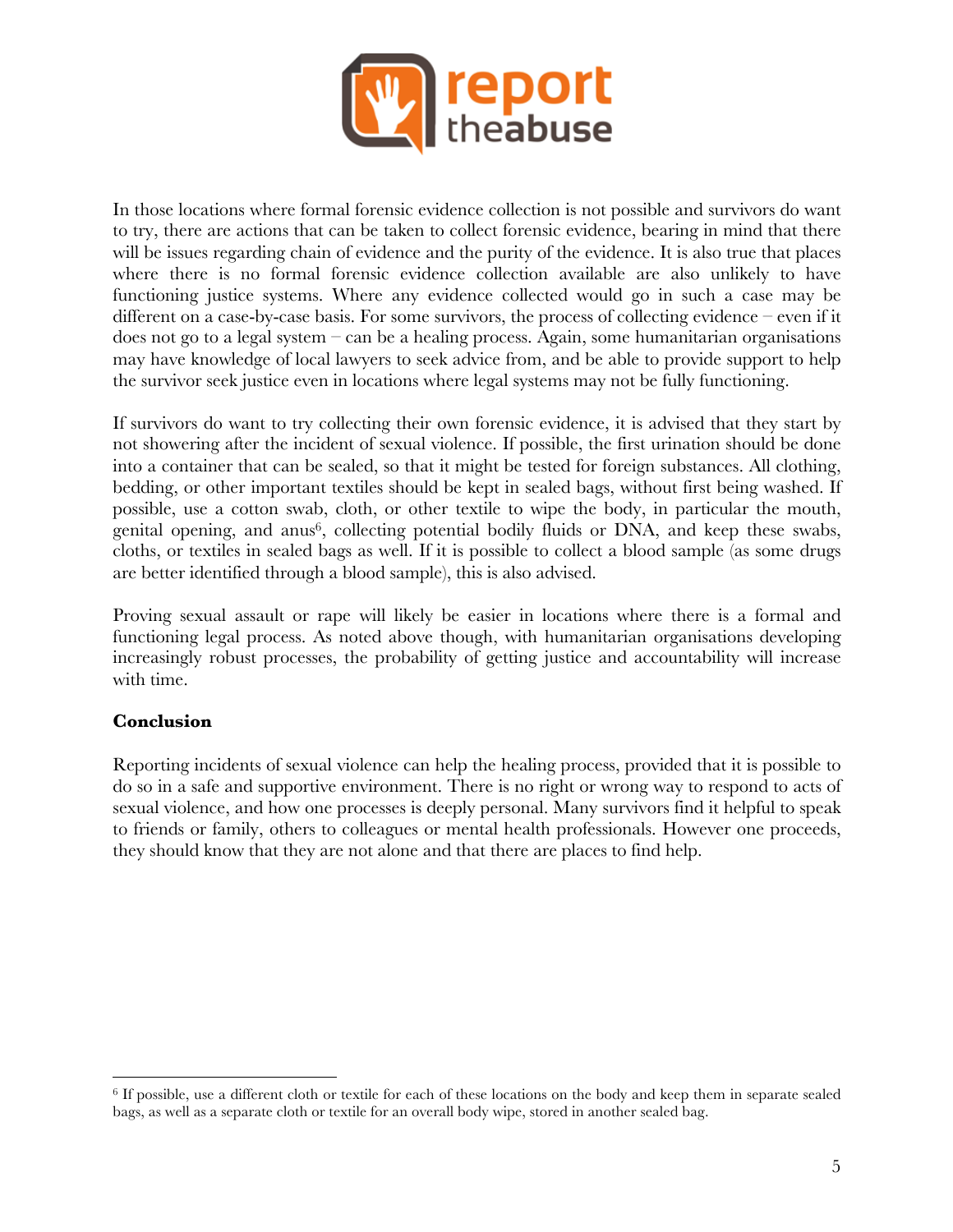

#### **Reporting Mechanisms**

While reporting mechanisms extend far beyond the United Nations (UN), information on reporting within the UN system is made publically available, something not done for the majority of INGOs or other forms of humanitarian organisations. As such, the information provided below – which is subject to change, as individuals may leave or change roles – is primarily that for UN agencies.

## **FAO**

Phone: + 39 06 570 52333 Email: Investigations-hotline@fao.org Webpage: http://www.fao.org/aud/48643/en/

#### **IFRC**

Office of Internal Audit and Investigations Phone: +44 207 696 5952 Email: ifrc@safecall.co.uk Online Referral Form: www.safecall.co.uk/file-a-report.

## **ILO**

Office of Internal Audit and Oversight (IAO) Phone: +41 22 799 6306 E-mail: iao@ilo.org

#### **IOM**

Ombudsman: Rogelio Bernal, mailto:ombudsperson@iom.int Office of the Director General Email: Ethics&ConductOffice@iom.int Webpage: http://www.iom.int/office-director-general#ECO

## **OHCHR**

Office of Internal Oversight Services (OIOS) Phone: + 1 212-963-1111 (24 hours a day) Regular mail: Director, Investigations Division – Office of Internal Oversight Services 7th Floor 300 East 42nd (Corner Second Avenue) New York, NY, 10017, U.S.A. Online referral form: https://unvoiosctxwi.unvienna.org/OIOSIDWDR\_3/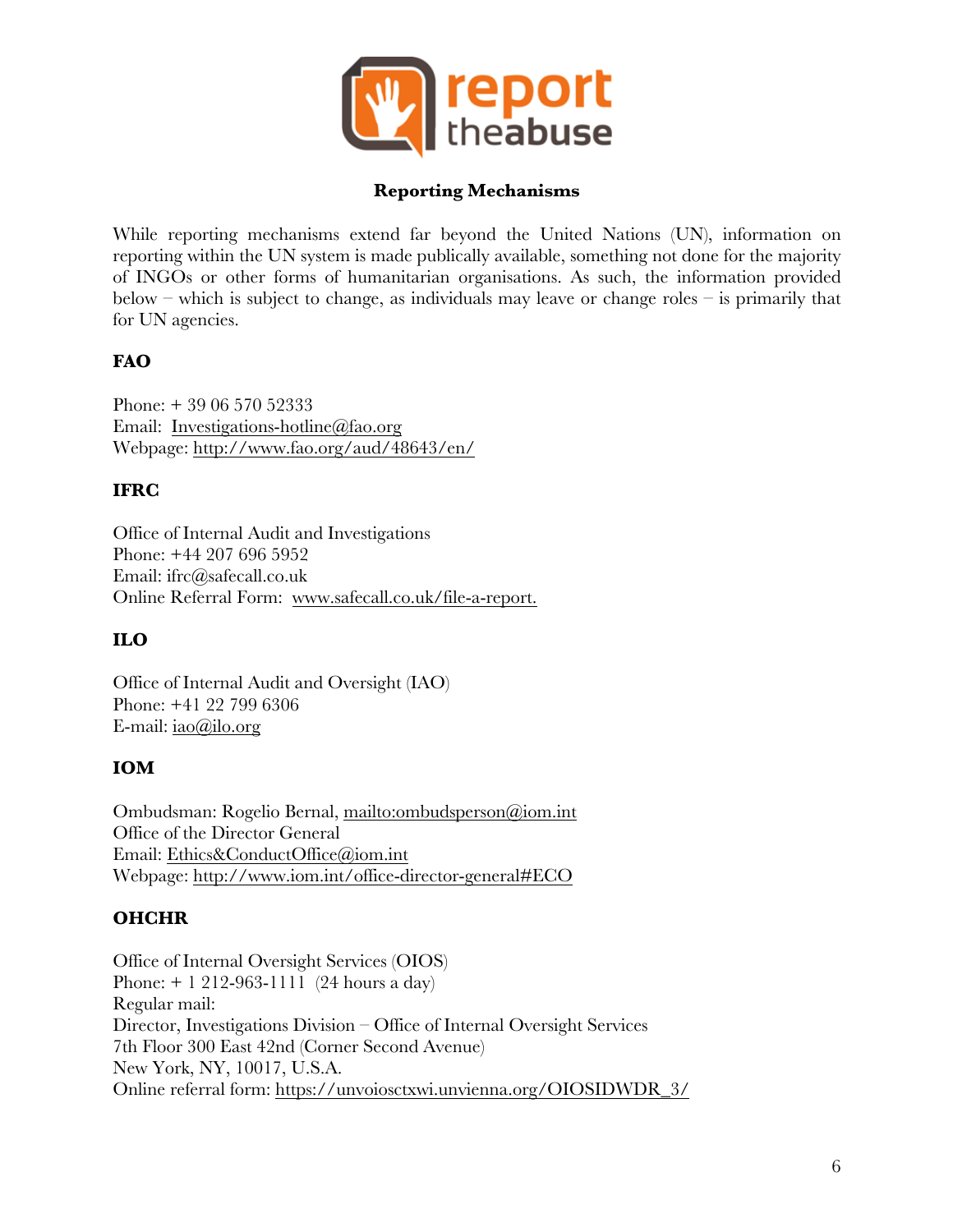

Webpage: https://oios.un.org/page?slug=Contact-US

# **UNDSS**

Office of Internal Oversight Services (OIOS) Phone: + 1 212-963-1111 (24 hours a day) Regular mail: Director, Investigations Division – Office of Internal Oversight Services 7th Floor 300 East 42nd (Corner Second Avenue) New York, NY, 10017, U.S.A. Online referral form: https://unvoiosctxwi.unvienna.org/OIOSIDWDR\_3/ Webpage: https://oios.un.org/page?slug=Contact-US

# **UNEP**

Office of Internal Oversight Services (OIOS) Phone: + 1 212 963 1111 (24 hours a day) Regular mail: Director, Investigations Division – Office of Internal Oversight Services 7th Floor 300 East 42nd (Corner Second Avenue) New York, NY, 10017, U.S.A. Online referral form: https://unvoiosctxwi.unvienna.org/OIOSIDWDR\_3/ Webpage: https://oios.un.org/page?slug=Contact-US

# **UNESCO**

Internal Oversight Service (IOS) Webpage: http://www.unesco.org/new/en/unesco/about-us/how-we-work/accountability/internaloversight-service/divers/report-fraud-corruption-or-abuse/

# **UN Funds and Programs**

Ombudsman: Alayne Frankson-Wallace, alayne.frankson-wallace@fpombudsman.org Giuseppe de Palo, giuseppe.depalo@fpombudsman.org

Cannot accept complaints or incidents from non-UN funds and programs staff however. In those cases, survivors must contact the appropriate Investigations team for each UN Funds organisation, as set out below:

## *UNDP*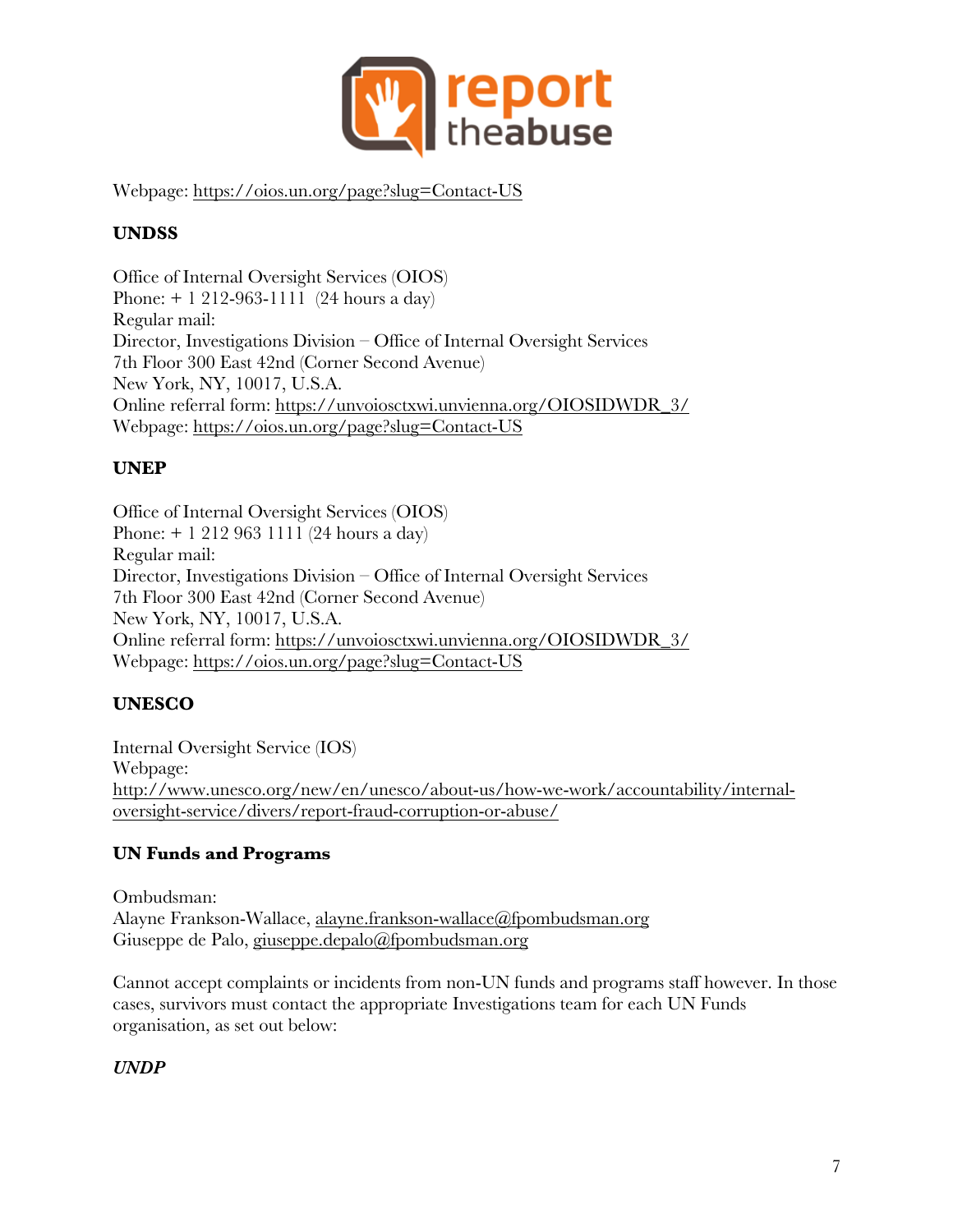

Office of Audit and Investigations (OAI) Phone - Reversed Charges - Worldwide: +1 770 776 5678 Email: hotline@undp.org Online Referral Form: https://iwf.tnwgrc.com/unitednationsdevelopment/InternationalCompanyLanguageSelection/t abid/186/language/en-US/Default.aspx

## *UNFPA*

Office of Audit and Investigation Services (OAIS) Email: ethicsoffice@unfpa.org

## *UN Women*

Shares Office of Audit and Investigations (OAI) with UNDP, with different contact information for the Investigations team.

Phone: +1 678 248 7275 E-mail: unwhotline@undp.org Regular mail: Deputy Director (Investigations) Office of Audit and Investigations United Nations Development Programme One UN Plaza, DC1, 4th Floor New York, NY 10017 USA Webpage: http://www.unwomen.org/en/about-us/accountability/investigations

## *UNICEF*

Office of Internal Audit and Investigations (OIAI) Email: integrity1@unicef.org Regular mail: All addressed mail should be marked "Private and Confidential" to: Director - Office of Internal Audit and Investigation (OIAI) - Investigation Section United Nations Children's Fund Three United Nations Plaza New York, New York - 10017 USA Webpage: https://www.unicef.org/auditandinvestigation/index\_65761.html

## **UN-Habitat**

Office of Internal Oversight Services (OIOS) Phone: + 1 212 963 1111 (24 hours a day) Regular mail: Director, Investigations Division – Office of Internal Oversight Services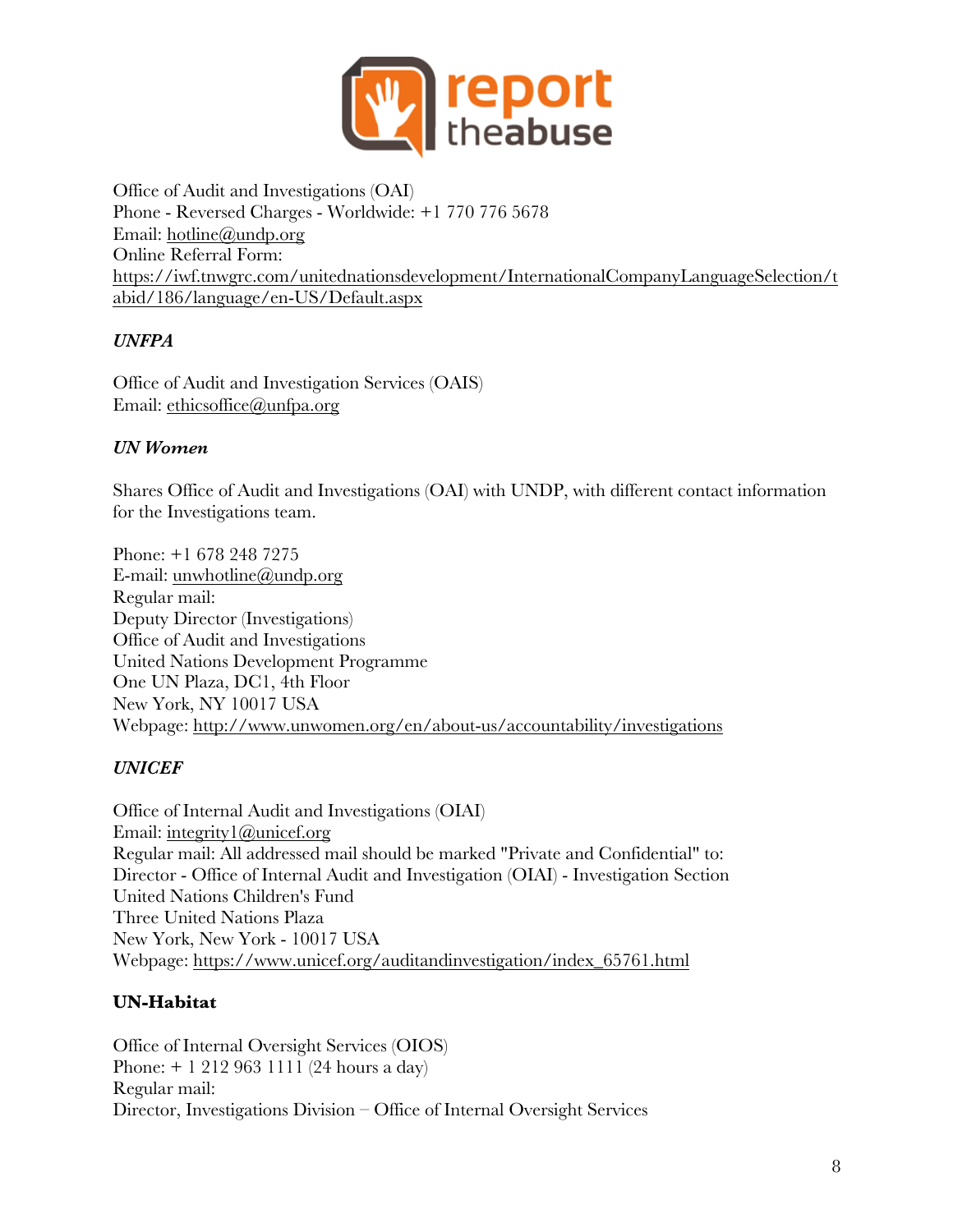

7th Floor 300 East 42nd (Corner Second Avenue) New York, NY, 10017, U.S.A. Online referral form: https://unvoiosctxwi.unvienna.org/OIOSIDWDR\_3/ Webpage: https://oios.un.org/page?slug=Contact-US

# **UNHCR**

Ombudsman: Tahiana Andriamasomanana, andriama@unhcr.org Inspector General's Office (IGO) Email: inspector@unhcr.org Regular mail: Mark all mail 'Confidential': 94 rue de Montbrillant, CP 2500, 1211 Geneva Online referral form: http://www.unhcr.org/igo-complaints.html Webpage: http://www.unhcr.org/making-complaint.html

# **UNOPS**

Internal Audit and Investigations Group (IAIG) Email: harassment@unops.org Webpage: https://www.unops.org/english/About/accountability/IAIG/Pages/How-to-reportwrongdoing.aspx

# **UNRWA**

Phone: +962 6 5808 638 Email: Registrar-UNRWA.DT@unrwa.org Regular mail: Dispute Tribunal Registry of the UNRWA Dispute Tribunal UNRWA Office at HQ Amman Bayader Wadi Seer, PO Box 140157 Amman, 11814 Jordan

# **UN Secretariat**

Office of Internal Oversight Services (OIOS) Phone: + 1 212 963 1111 (24 hours a day) Regular mail: Director, Investigations Division – Office of Internal Oversight Services 7th Floor 300 East 42nd (Corner Second Avenue) New York, NY, 10017, U.S.A. Online referral form: https://unvoiosctxwi.unvienna.org/OIOSIDWDR\_3/ Webpage: https://oios.un.org/page?slug=Contact-US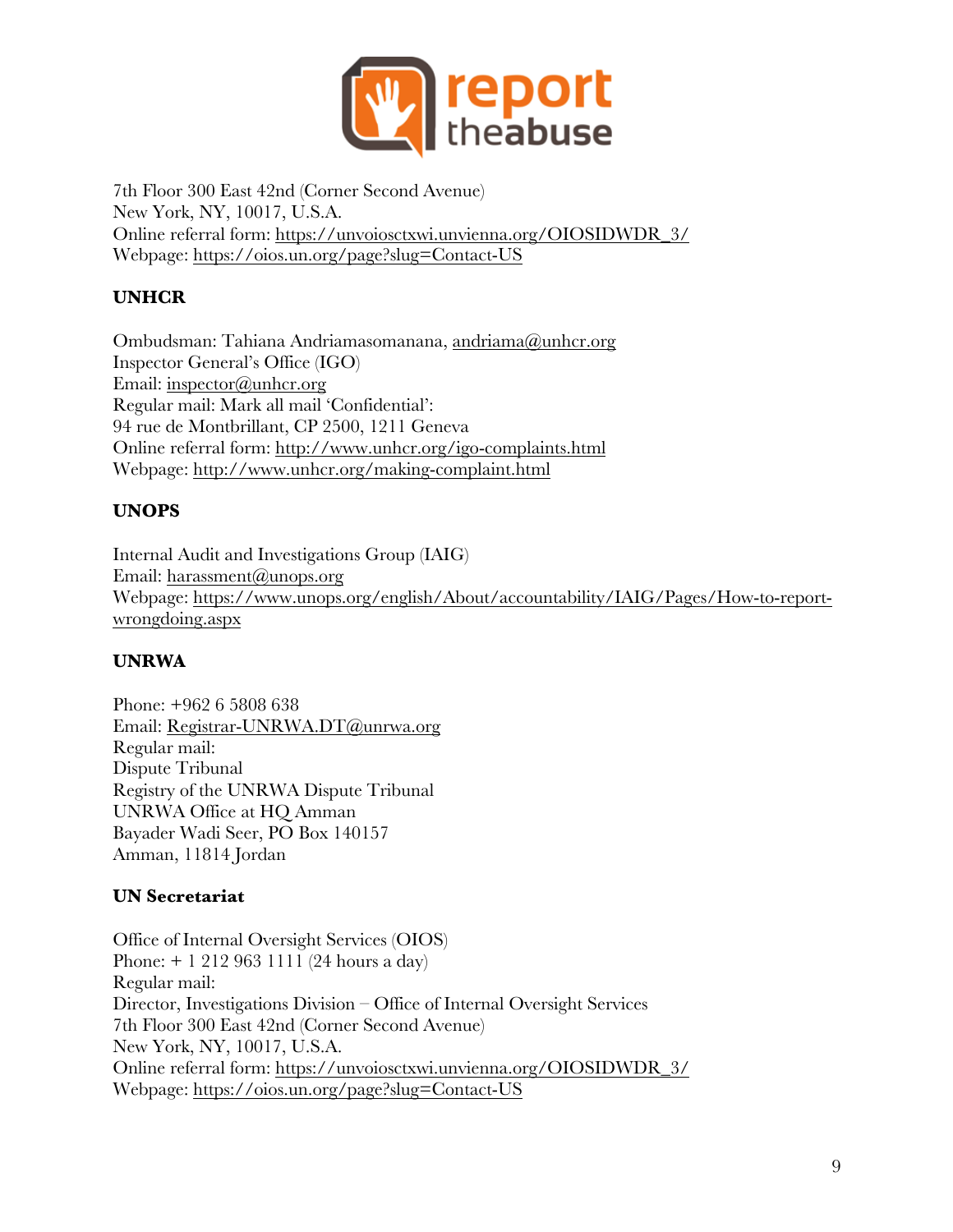

## **WFP**

Ombudsman: Gabrielle Kluck, gabrielle.kluck@wfp.org The Office of the Inspector General Phone: +39 06 6513 3663 Email: hotline@wfp.org Webpage: http://www1.wfp.org/oversight

## **WHO and UNAIDS**

Ombudsman: Jose Martinez Aragon, martinezaragonjo@who.int Cannot accept complaints from non-WHO and UNAIDS staff. In such cases, Ethics office must be contacted.

The Office of Compliance, Risk Management and Ethics (CRE) Hotline: http://www.expolink.co.uk/whistleblowinghotline/PDF/WBInternationalFreephoneListing.pdf WHO Email: ethicsoffice@who.int UNAIDS Email: fraudreporting@unaids.org Online referral form: https://wrs.expolink.co.uk/integrity Webpage: http://www.who.int/about/ethics/en/

## **World Bank**

World Bank Group's Integrity Vice Presidency (INT) Online referral form: https://intlbankforreconanddev.ethicspointvp.com/custom/ibrd/\_crf/english/form\_data.asp Webpage: http://www.worldbank.org/en/about/unit/integrity-vice-presidency/report-anallegation